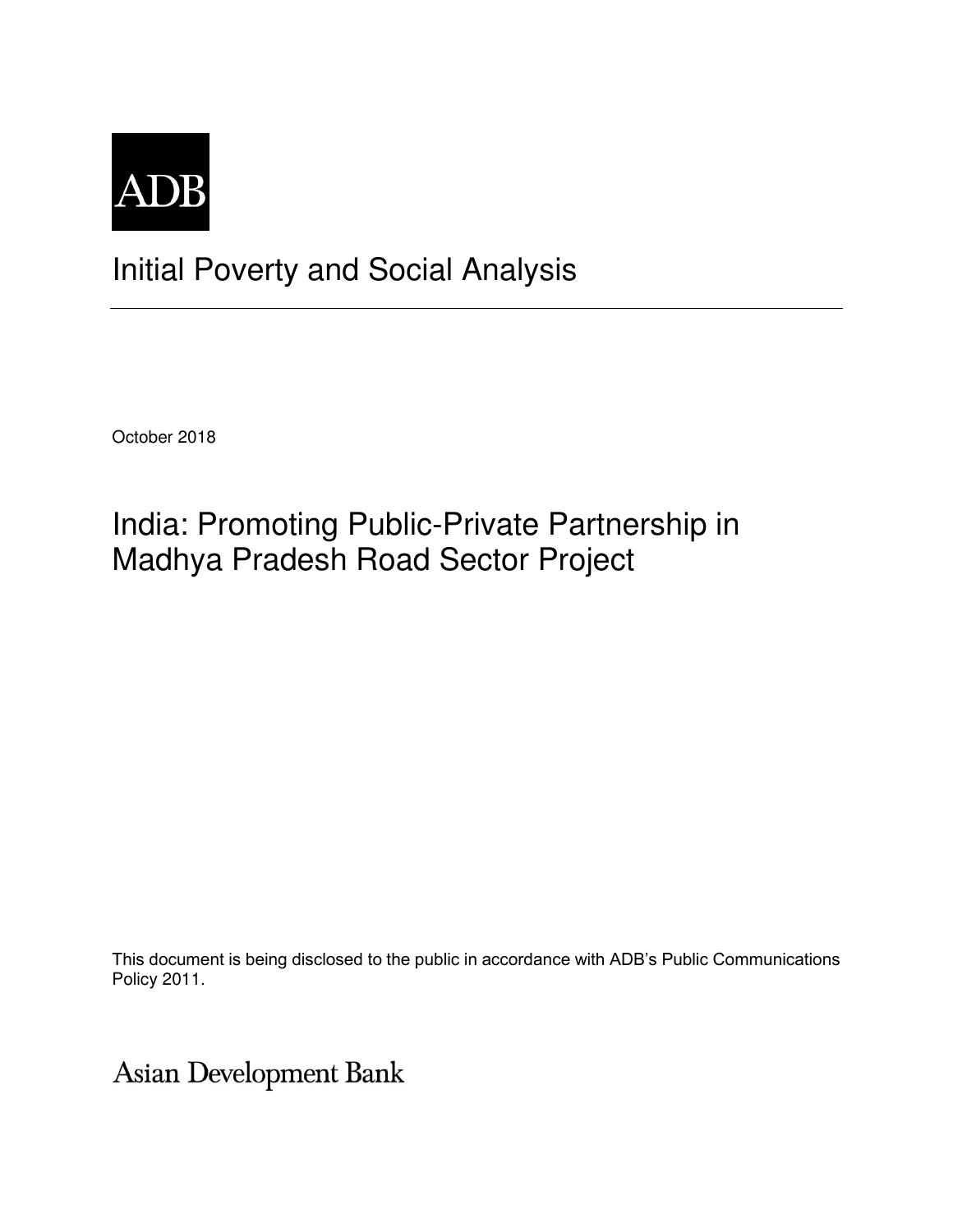In preparing any country program or strategy, financing any project, or by making any designation of or reference to a particular territory or geographic area in this document, the Asian Development Bank does not intend to make any judgments as to the legal or other status of any territory or area.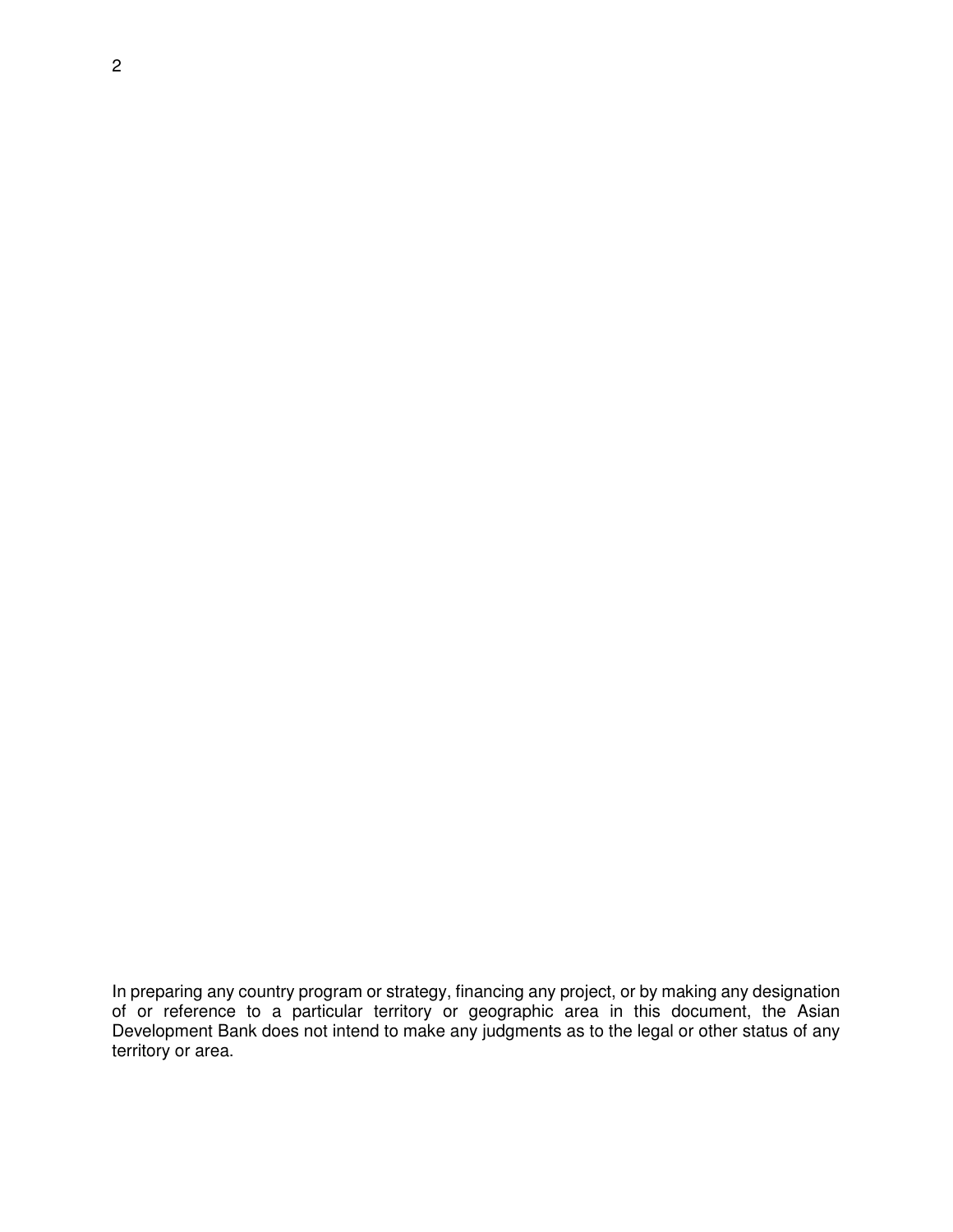## **INITIAL POVERTY AND SOCIAL ANALYSIS**

| INITIAL FUVENTT AND SUCIAL ANALTSIS                                                                                                                                                                                                                                                                                                                                                                                                                                                                                                                                                                                                                                                                                                                                                                                                                                                                                                                                |                |                          |                                                                               |  |
|--------------------------------------------------------------------------------------------------------------------------------------------------------------------------------------------------------------------------------------------------------------------------------------------------------------------------------------------------------------------------------------------------------------------------------------------------------------------------------------------------------------------------------------------------------------------------------------------------------------------------------------------------------------------------------------------------------------------------------------------------------------------------------------------------------------------------------------------------------------------------------------------------------------------------------------------------------------------|----------------|--------------------------|-------------------------------------------------------------------------------|--|
| Country:                                                                                                                                                                                                                                                                                                                                                                                                                                                                                                                                                                                                                                                                                                                                                                                                                                                                                                                                                           | India          | Project Title:           | Promoting Public-Private Partnership in<br>Madhya Pradesh Road Sector Project |  |
| Lending/Financing<br>Modality:                                                                                                                                                                                                                                                                                                                                                                                                                                                                                                                                                                                                                                                                                                                                                                                                                                                                                                                                     | Sector Lending | Department/<br>Division: | South Asia Department/ Transport and<br><b>Communications Division</b>        |  |
| POVERTY IMPACT AND SOCIAL DIMENSIONS<br>ı.                                                                                                                                                                                                                                                                                                                                                                                                                                                                                                                                                                                                                                                                                                                                                                                                                                                                                                                         |                |                          |                                                                               |  |
| A. Links to the National Poverty Reduction Strategy and Country Partnership Strategy                                                                                                                                                                                                                                                                                                                                                                                                                                                                                                                                                                                                                                                                                                                                                                                                                                                                               |                |                          |                                                                               |  |
| India's incidence of poverty has registered a decline from 37.2% in 2004–2005 to 21.9% in 2011–2012, with urban<br>poverty declining by 12 percentage points from 25.7% to 13.7% during the same period. <sup>a</sup> The government's commitment<br>to poverty reduction is reflected in the government's Three-Year Action Agenda (FY2017-2019). The government's<br>response to poverty focuses on (i) enhancing economic opportunities that the poor can access, and (ii) targeting the<br>poor directly by specifically expanding economic opportunities for the poor, developing their capabilities to access<br>economic opportunities, and protecting them from various types of shocks.                                                                                                                                                                                                                                                                   |                |                          |                                                                               |  |
| The country partnership strategy (CPS) for India, 2018–2022 aims to support the government's goal of faster, inclusive,<br>and sustainable growth accompanied by rapid economic transformation and job creation. ADB assistance is articulated<br>through the three strategic pillars of the CPS: boosting economic competitiveness to create more and better jobs,<br>providing inclusive access to infrastructure networks and services, and addressing climate change and increasing<br>climate resilience. The inadequacy of India's infrastructure is constraining the country's growth. ADB's support to India<br>in road sector development as a core infrastructure operation fosters inclusive economic growth, and, since 2003, has<br>focused on the relatively poorer and weaker capacity states to support the government's efforts to reduce disparities<br>between regions of the country.                                                          |                |                          |                                                                               |  |
| <b>B.</b> Poverty Targeting                                                                                                                                                                                                                                                                                                                                                                                                                                                                                                                                                                                                                                                                                                                                                                                                                                                                                                                                        |                |                          |                                                                               |  |
| $\boxtimes$ General Intervention $\Box$ Individual or Household (TI-H) $\Box$ Geographic (TI-G) $\Box$ Non-Income MDGs                                                                                                                                                                                                                                                                                                                                                                                                                                                                                                                                                                                                                                                                                                                                                                                                                                             |                |                          |                                                                               |  |
| The project is designed to improve transport connectivity in the state by rehabilitating and upgrading about 2,200<br>kilometers (km) of state highways and major district roads, which serve districts and sub-district areas of the<br>predominantly rural state of Madhya Pradesh. The project will improve connectivity, facilitate access to services, and<br>accelerate economic growth in the state by way of (i) improved road transport operations along with more efficient road<br>maintenance, and (ii) eliminate selected road bottlenecks. Improved roads will help the poor to integrate into the structure<br>of the local economy, and benefit from non-farm employment, diversified agriculture production, and trading activities.<br>The improved roads will enable better access to basic services such as health care and education, and will improve the<br>quality of life of the poor in the project influence areas.                     |                |                          |                                                                               |  |
| C. Poverty and Social Analysis                                                                                                                                                                                                                                                                                                                                                                                                                                                                                                                                                                                                                                                                                                                                                                                                                                                                                                                                     |                |                          |                                                                               |  |
| 1. Key issues and potential beneficiaries.<br>Madhya Pradesh is the second largest state in the country, with an area of about 308,000 square km and a population<br>of about 72.6 million. Agriculture is the mainstay of the state's economy and about 72% of the people live in rural areas.<br>Madhya Pradesh is among the poorer states in the country, and its per capita income is about 63% of the national<br>average. Based on 2011-2012 data, nearly 31.7% of the population is estimated as living below poverty line with rural<br>poverty ratio (35.7%) exceeding the urban poverty ratio (21%). <sup>b</sup> The human development index of the state is 0.45 as<br>against 0.50 for the country. <sup>c</sup> Madhya Pradesh is among the most food insecure states of the country—with the state<br>falling in the 'extremely alarming' category, according to the India State Hunger Index.<br>2. Impact channels and expected systemic changes. |                |                          |                                                                               |  |
| The proposed project will improve various classifications of roads in the rural areas of the state. Beneficiaries, including<br>the poor, will benefit from improved access to basic services and living environment. The proposed project will also<br>result in improved livelihood and trade opportunities for the non-urban population.                                                                                                                                                                                                                                                                                                                                                                                                                                                                                                                                                                                                                        |                |                          |                                                                               |  |
| 3. Focus of (and resources allocated in) the PPTA or due diligence.<br>The due diligence provides for a social and gender expert input of 5 person-months. The expert will review existing<br>social and community aspects of the project (sample roads), poverty data, employment, and literacy data, to determine<br>employment benefits and potential social impacts. The expert will also assess any poverty-related issues relating to<br>land acquisition and resettlement.                                                                                                                                                                                                                                                                                                                                                                                                                                                                                  |                |                          |                                                                               |  |
| 4. Specific analysis for policy-based lending. Not applicable.                                                                                                                                                                                                                                                                                                                                                                                                                                                                                                                                                                                                                                                                                                                                                                                                                                                                                                     |                |                          |                                                                               |  |
| <b>GENDER AND DEVELOPMENT</b><br>Ш.<br>1. What are the key gender issues in the sector/subsector that are likely to be relevant to this Project?                                                                                                                                                                                                                                                                                                                                                                                                                                                                                                                                                                                                                                                                                                                                                                                                                   |                |                          |                                                                               |  |
| Project preparation will explore how to maximize the benefits of all-weather roads for women's access to educational<br>and health services. Consultations with women will be undertaken to help ensure that greater connectivity will address                                                                                                                                                                                                                                                                                                                                                                                                                                                                                                                                                                                                                                                                                                                     |                |                          |                                                                               |  |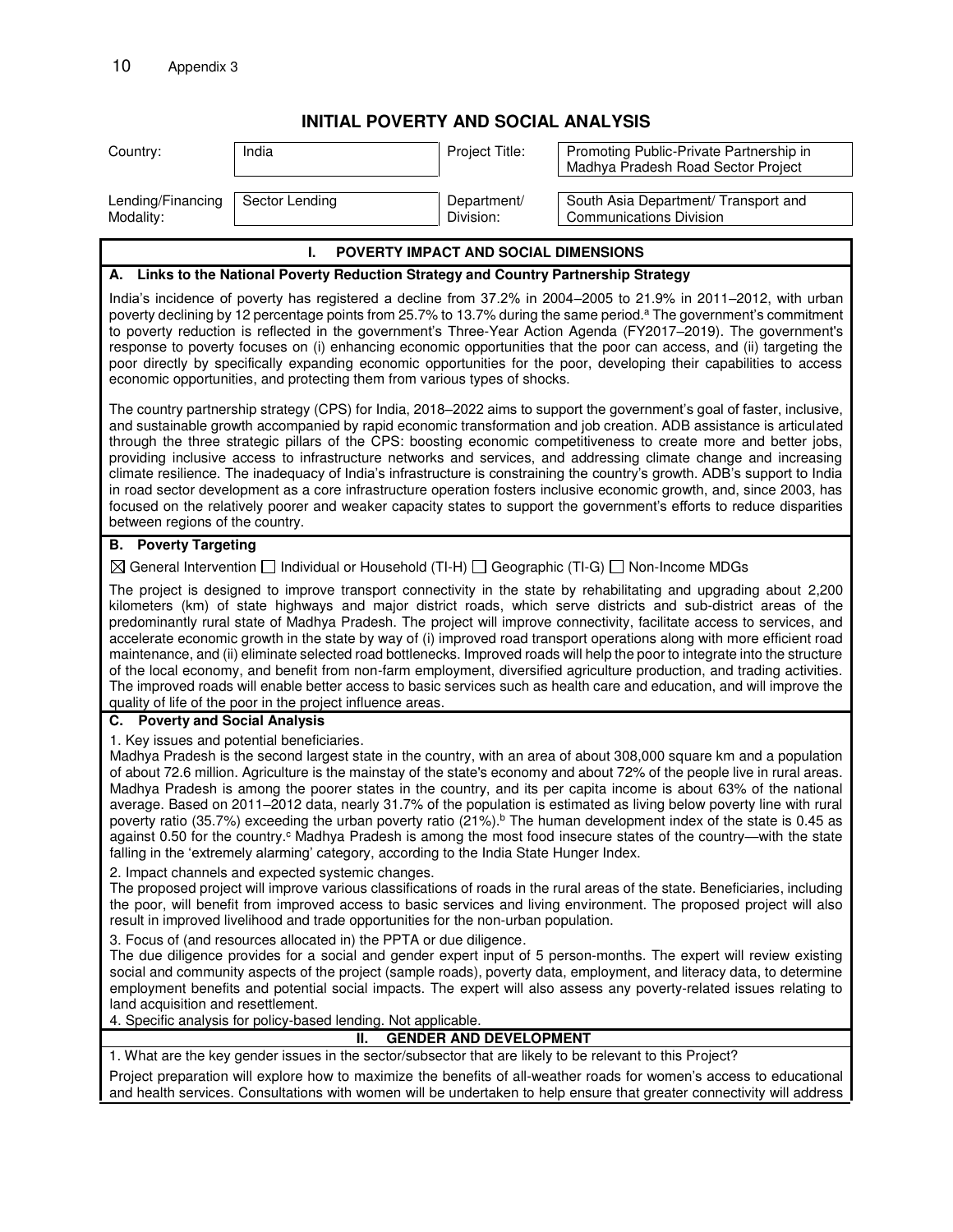women's needs such as access to secondary education facilities, health services, and markets; income-generating opportunities and employment; and road safety.

2. Does the proposed project have the potential to make a contribution to the promotion of gender equity and/or empowerment of women by providing women's access to and use of opportunities, services, resources, assets, and participation in decision making?  $\boxtimes$  Yes  $\Box$  No

Based on social analysis of previous ADB loans to the state, women have consistently cited that building and improving roads will increase women's mobility, and will provide better access to health services, schools, and job markets. The proposed project will improve access to basic services for women and increase employment opportunities.

3. Could the proposed project have an adverse impact on women and/or girls or widen gender inequality?  $\Box$  Yes  $\boxtimes$  No

Since the objective of the project is to improve road connectivity in the district roads of the state, the proposed project will not widen gender inequality or have an adverse impact on women and girls. On the other hand, there will be gender benefits due to improved access to basic services and increased employment opportunities.

4. Indicate the intended gender mainstreaming category:

 $\Box$  GEN (gender equity theme)  $\Box$  EGM (effective gender mainstreaming)

 $\boxtimes$  SGE (some gender elements)  $\Box$  NGE (no gender elements)

## **III. PARTICIPATION AND EMPOWERMENT**

1. Who are the main stakeholders of the project, including beneficiaries and negatively affected people? Identify how they will participate in the project design.

The potential primary beneficiaries of the project are the road users, communities in the vicinity of the project influence area, villagers, rural local government, other development partners active in India's transport sector development, and business and community groups. The poor and the excluded also get an easy access to roads, which further help them in reaching markets and other services. The project has the potential to negatively affect those who will lose land or livelihood due to land acquisition. However, the project's focus is on improving and rehabilitating existing roads, thus land acquisition will be limited to areas where roads need some geometric improvement, bridge approaches, or bypasses to avoid infringing existing settlements. Adverse impacts will be mitigated through proper stakeholder consultations and incorporated into the resettlement plan.

2. How can the project contribute (in a systemic way) to engaging and empowering stakeholders and beneficiaries, particularly, the poor, vulnerable and excluded groups? What issues in the project design require participation of the poor and excluded?

The proposed project's objective is improved road connectivity in district areas of the state of Madhya Pradesh, leading to improved access to basic services, trade, and employment. Primary concerns for poor and vulnerable stakeholders would be loss of land and/or livelihood as a result of land acquisition activities. Project preparation will include investigations and consultations covering all beneficiaries, including the poor and vulnerable stakeholders.

3. What are the key, active, and relevant civil society organizations in the project area? What is the level of civil society organization participation in the project design?

**H** Information generation and sharing **H** Consultation **M** Collaboration **L** Partnership

The proposed project will build on the consultation and community participation exercises undertaken during the detailed project reports preparation, with the support from civil society, nongovernment and community-based organizations. These include community participation for planning, design, and implementation in highly dense and poor settlements, involuntary resettlement and indigenous peoples safeguard planning and grievance redress. Community consultations will also be carried over to the project implementation stages and user awareness, including road safety, will be included as an important activity.

4. Are there issues during project design for which participation of the poor and excluded is important? What are they and how shall they be addressed?  $\boxtimes$  Yes  $\Box$  No

Community meetings and focus group discussions will be organized as part of the poverty and social analysis. The local consultative meetings will involve all relevant stakeholders including representatives of the poor and other socially excluded groups (e.g., women, scheduled tribes, etc.) to disseminate the information as well as to get the feedback about the project design and its potential impacts. Other key stakeholders such as the relevant line departments, local government representatives, and nongovernment organizations will also be consulted. Consultations will also be undertaken with the affected households and communities during the census survey and socioeconomic survey along the project roads for the preparation of the safeguard plans.

| <b>SOCIAL SAFEGUARDS</b>                                                                                                 |
|--------------------------------------------------------------------------------------------------------------------------|
| A. Involuntary Resettlement Category $\boxtimes$ A $\Box$ B $\Box$ C $\Box$ FI                                           |
| $\Box$ Desa the project hous the petertial to involve involuntary land coquisition resulting in physical and cooperation |

1. Does the project have the potential to involve involuntary land acquisition resulting in physical and economic displacement?  $\boxtimes$  Yes  $\Box$  No